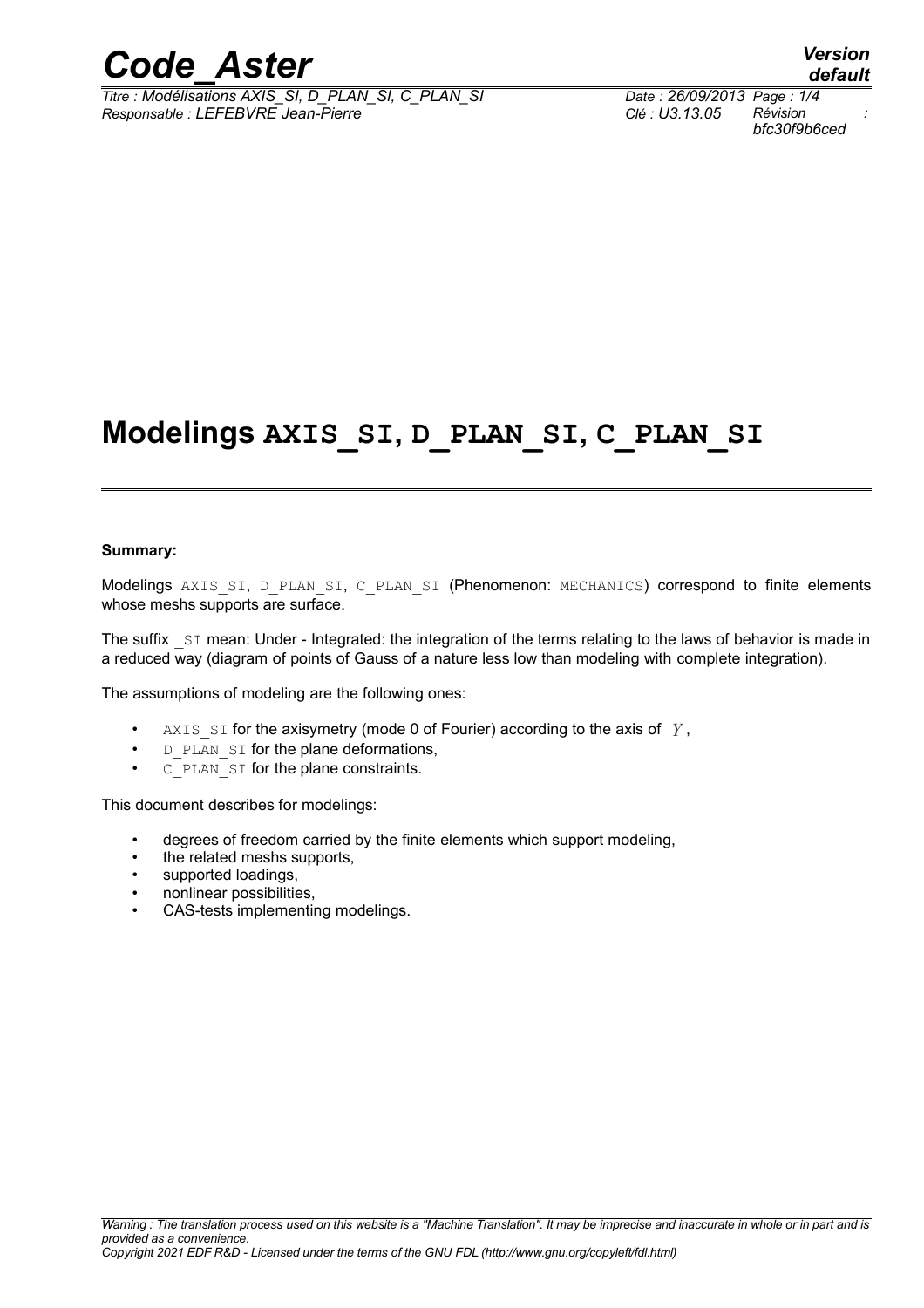# *Code\_Aster Version*

*Titre : Modélisations AXIS\_SI, D\_PLAN\_SI, C\_PLAN\_SI Date : 26/09/2013 Page : 2/4 Responsable : LEFEBVRE Jean-Pierre Clé : U3.13.05 Révision :*

## **1 Discretization**

### **1.1 Degrees of freedom**

| <b>Modeling</b> | Degrees of freedom<br>(with each node top)   |
|-----------------|----------------------------------------------|
| AXIS SI         | DX: corresponds to radial displacement       |
|                 | DY: corresponds to longitudinal displacement |
| D PLAN SI       | DX: following displacement $X$               |
|                 | $DY:$ following displacement $Y$             |
| C PLAN SI       | DX: following displacement $X$               |
|                 | $DY:$ following displacement $Y$             |

## **1.2 Mesh support of the matrices of rigidity**

The meshs support of the finite elements can be triangles or quadrangles. The elements are isoparametric. Only the element which is pressed on mesh QUAD8 under is integrated.

| <b>Modelings</b> | Mesh  | Interpolation      | integration |
|------------------|-------|--------------------|-------------|
| AXIS SI          | TRIA3 | Linear             | complete    |
| D PLAN SI        | OUAD4 | Bilinear           | reduced     |
| C PLAN SI        | TRIA6 | Quadratic          | complete    |
|                  | OUAD8 | Serendip           | reduced     |
|                  | OUAD9 | <b>Biquadratic</b> | complete    |

## **1.3 Mesh support of the loadings**

| <b>Modelings</b> | Mesh | Interpolation |
|------------------|------|---------------|
| AXIS SI          | SEG2 | Linear        |
| D PLAN SI        |      | or            |
| C PLAN SI        | SEG3 | Quadratic     |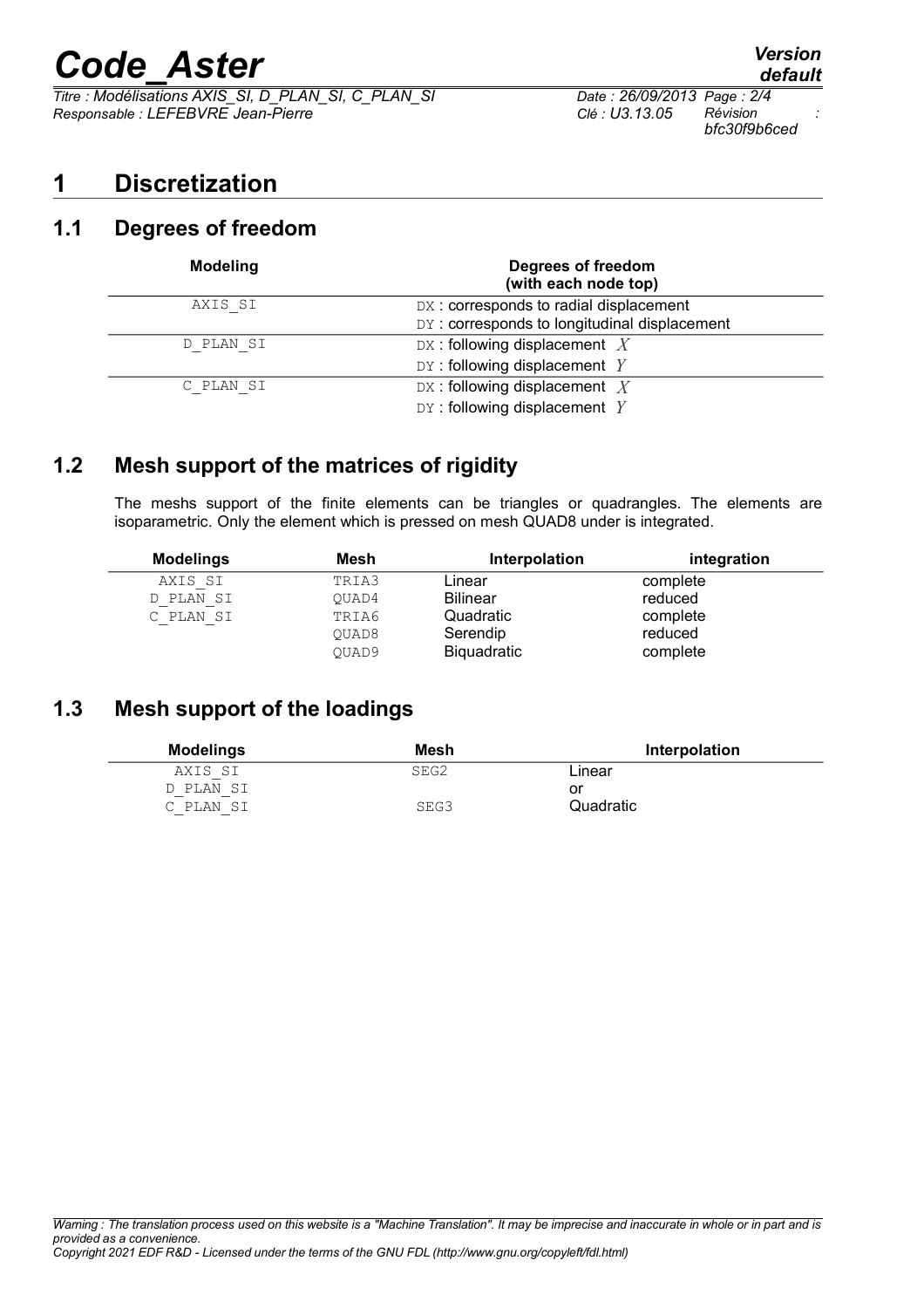# *Code\_Aster Version*

*Titre : Modélisations AXIS\_SI, D\_PLAN\_SI, C\_PLAN\_SI Date : 26/09/2013 Page : 3/4 Responsable : LEFEBVRE Jean-Pierre Clé : U3.13.05 Révision :*

*bfc30f9b6ced*

## **2 Supported loadings**

The loadings available are the following:

• **EPSI\_INIT** Allows to apply a loading of initial deformation. Supported modelings: AXIS\_SI, C\_PLAN\_SI, D\_PLAN\_SI • **GRAVITY** Allows to define the acceleration and the direction of gravity. Supported modelings: AXIS\_SI, C\_PLAN\_SI, D\_PLAN\_SI • **ROTATION** Allows to define a number of revolutions and the direction of the vector of rotation. Supported modelings: AXIS\_SI, C\_PLAN\_SI, D\_PLAN\_SI • **CONTACT** Allows to define the zones subjected to conditions of contact. Supported modelings: AXIS\_SI, C\_PLAN\_SI, D\_PLAN\_SI • **FORCE\_CONTOUR** Allows to define linear forces at the edge of a field. Supported modelings: AXIS\_SI, C\_PLAN\_SI, D\_PLAN\_SI • **FORCE\_INTERNE** Allows to define voluminal forces. Supported modelings: AXIS\_SI, C\_PLAN\_SI, D\_PLAN\_SI • **PRES\_REP** Allows to apply a pressure.

Supported modelings: AXIS\_SI, C\_PLAN\_SI, D\_PLAN\_SI